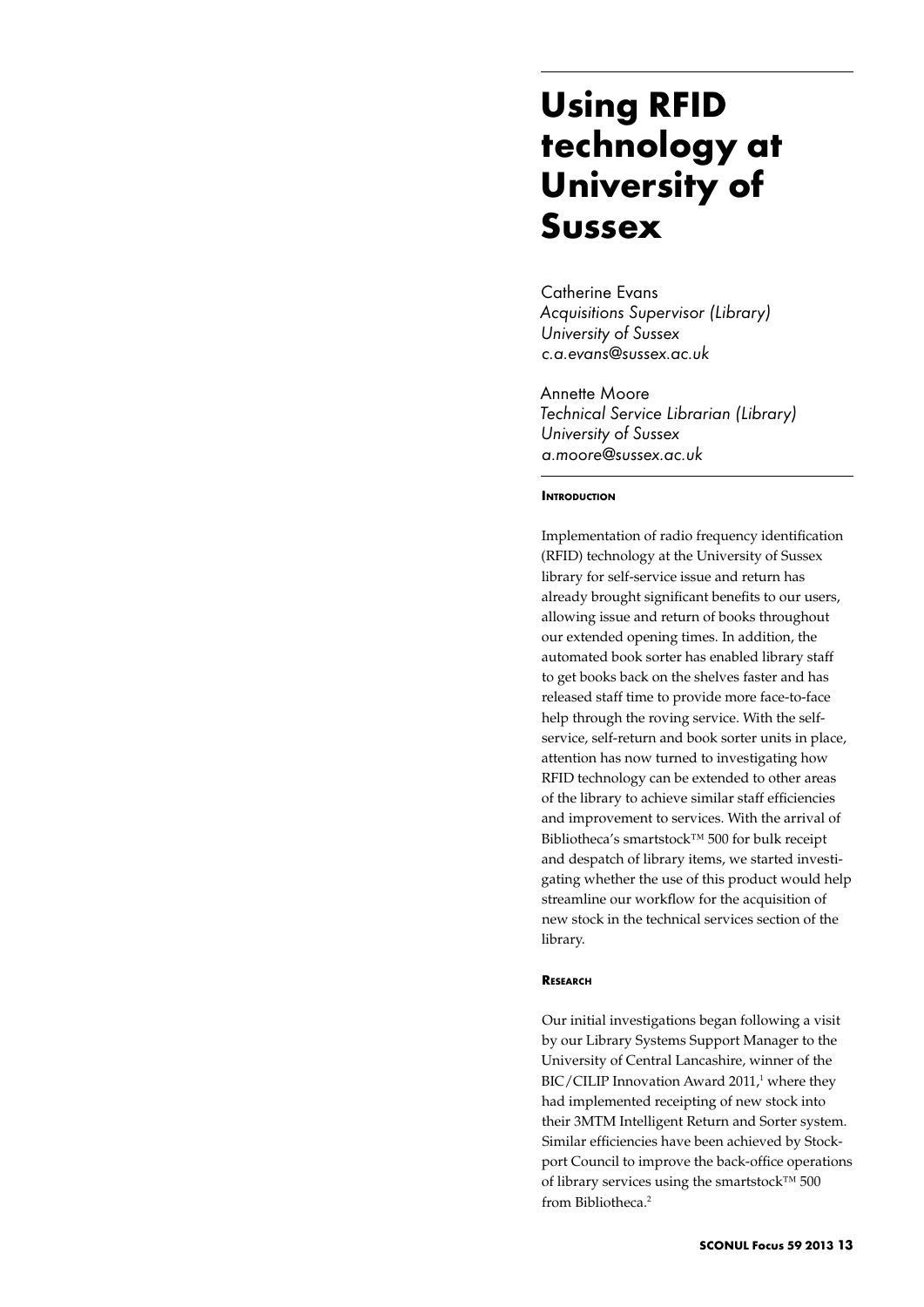In October 2012, we also visited Haringey Central Library to see the smartstock™ 500 in action, as they were also using the same library management system (LMS) as we were (Capita). Haringey library acts as a central depot for new orders that are in transit to several other public libraries in the area and process them without removing them from the supplier's box. Boxes were noticeably smaller than our own deliveries and fitted easily into the smartstock™ 500 unit. The unit itself takes up a considerable amount of space and requires a dedicated work area, preferably with a reinforced table as it is a heavy piece of equipment. A dedicated PC is set up with smartstock™ manager software installed, which integrates with the LMS to process transactions on orders. The process is activated from the smartstock™ manager and the progress of receipting can be viewed on the screen. The supplier notes on each box indicate the number of items the box contains, making it quick and easy to confirm that all items have been processed. A report that can be saved or printed as required is generated on screen. Staff at Haringey were generally very positive about the system as it is very easy to use and has reduced the pressure on the department, allowing them to process more items with fewer staff. They experienced only occasional problems, and use of RFID technology has greatly increased the efficiency of their back-office operations.

#### **Preparation for implementation of smartstock™ 500**

With such positive outcomes of the implementation of RFID technology for receipting new stock at other libraries, we decided to go ahead and put forward a proposal for purchasing a smartstock™ 500 unit for our acquisitions team. The key objectives were streamlining the receipting process in acquisitions and also freeing up staff time to take on additional project work within Technical Services. Additionally, a change in the structure of the academic year at the University of Sussex for 2012–13 meant that the start of the autumn term, in mid-September, was two weeks earlier than previously, thus reducing the amount of time from the end of the financial year rollover to the start of the academic year. Last year, over 2500 orders were put through to our main supplier in August and September, resulting in daily dispatches of over 200 items. This put considerable pressure on the acquisitions team, some of whom were on annual leave over the summer, and additional staff from another section were brought in to help out with receipting.

#### **Switching to electronic data interchange (EDI) invoices**

EDI invoices are an essential requirement for using the smartstock™ 500 RFID unit for acquisitions receipting. Following discussions with our main supplier, Coutts, and our LMS provider, Capita, we had switched over to EDI invoices in May 2012 for all orders placed with Coutts, with the exception of 'I-Found' orders for out-of-print material. The transition to EDI invoices went smoothly. Reducing the amount of manual inputting speeded up the receipting process and the reconciliation of invoices on our LMS. We also liaised with Coutts to add our sequence and size codes to the EDI quotes message, as prior to this staff had manually added the item level detail after receipting.

#### **Delivery and set up**

In preparation for the arrival of the bulky smartstock™ 500 unit, the Buildings Supervisor arranged for a large heavy-duty table to be ordered to accommodate it as well as a dedicated PC. As staff stand up to use the equipment, this table is higher than the normal office desk. Bibliotheca worked closely with Capita to integrate the smartstock™ 500 unit with the LMS, and work was completed in April 2013. Following a full risk assessment and staff training we started using the equipment in May



*The smartstock™ 500 unit in position*

### **Using the smartstock™ 500 for receipting**

We have been using the RFID tunnel for receipting for several months now. Due to the size and weight of our deliveries from Coutts, we are not receipting the books in their original packaging but have been unpacking them onto a trolley first. Feedback from staff has been mainly positive. The smartstock™ 500 system can process the